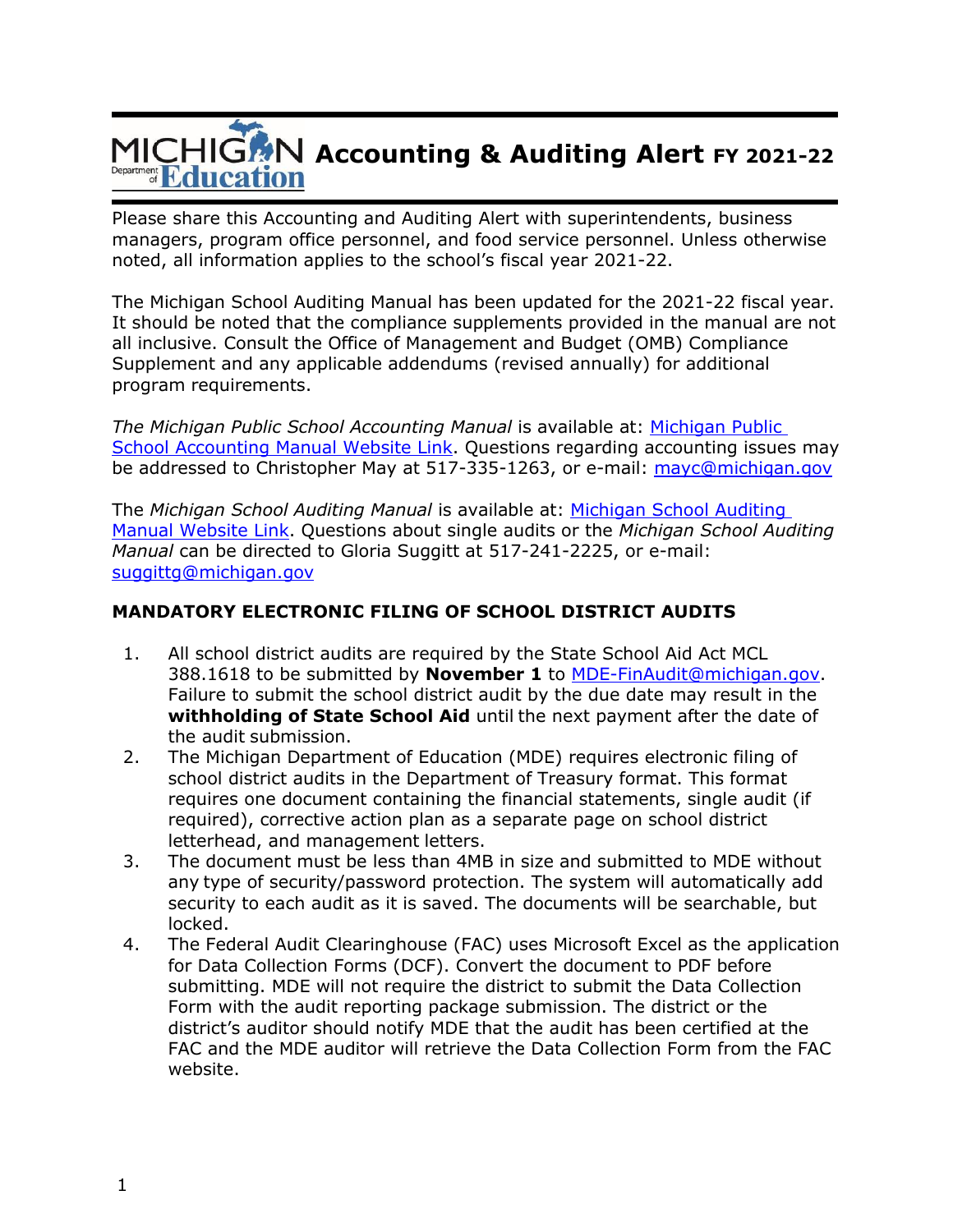- 5. The Michigan Department of Health and Human Services (MDHHS) has joined with MDE and Treasury in the electronic audit submission. Districts need no longer submit a separate copy of the audited financial statements to MDHHS. Districts will submit one copy to the [MDE-FinAudit@michigan.gov](mailto:MDE-FinAudit@michigan.gov) address to meet the audit requirement for all three departments.
- 6. School district audited financial statements will no longer be available from the MDE website. School districts are required to post their financial statements at the individual school district website or through a link on its intermediate district's website homepage. We apologize for this inconvenience.

For guidance on electronic filing of audits, see: [MDE Guidance on Electronic Filing](https://www.michigan.gov/mde/Services/financial-management/audits/guidance-on-electronic-filing-of-financial-statement-audits)  [Website Link](https://www.michigan.gov/mde/Services/financial-management/audits/guidance-on-electronic-filing-of-financial-statement-audits)

#### **AUDIT UPDATES**

- MDE cannot accept audits with a disclaimer of opinion. Contact the audits office as soon as you think this may be an issue.
- Entitlement commodities and bonus commodities must be shown as separate line items on the SEFA.
- Added requirements to include alphas on applicable assistance listing numbers (example 84.425).

\*\*Note that there are compliance requirements that are not required to be tested by audit firms per OMB, however LEAs are still responsible for compliance with these requirements. MDE may test these additional compliance requirements as part of subrecipient monitoring.

## **NEXSYS**

NexSys has replaced the Cash Management System (CMS) as of February 2021. Grant Auditor Reports are now accessible only through NexSys. The transition from MEGS+ to NexSys is estimated to occur in 2022-2023. See the Grants System section of the manual for additional information. The Grant Auditor Report now includes alphas for all 84.425 funding sources.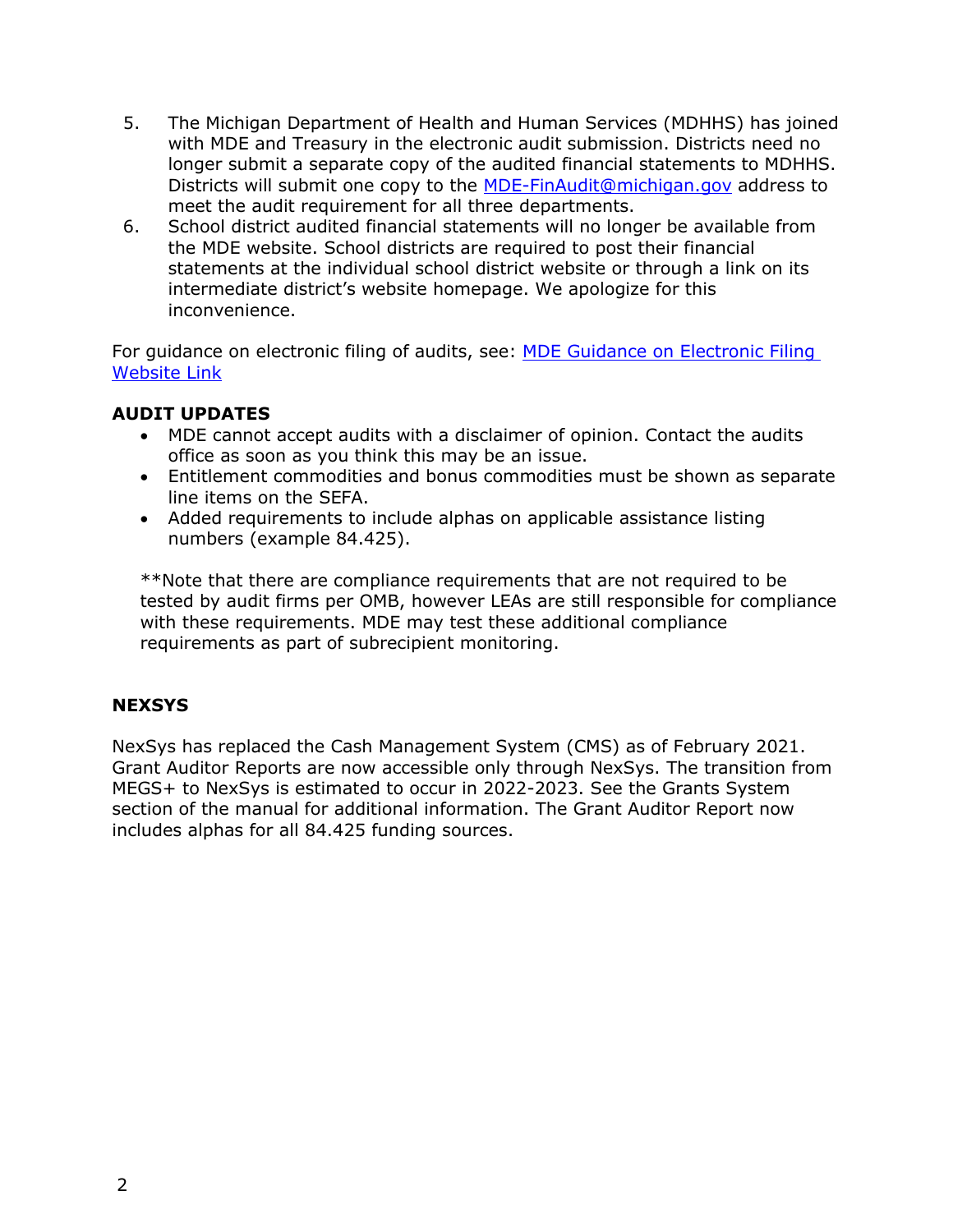#### **CHILD NUTRTION UPDATES:**

- Added Seamless Summer Option (SSO guidance)
- Waivers for Extended SFSP operations expired June 30, 2021. Multiple additional waivers are available through June 30, 2022.
- Added link to USDA Memo SP 05-2020 regarding professional standards.
- Added MDE Food Service Indirect Cost Calculations Template.
- Updated purchase threshold for bidding.
- MDE is no longer requesting excess fund balance/net cash resources to be reported as a federal finding if the amount is not material. If an LEA has an immaterial excess fund balance, MDE is requesting that auditors inform the LEA via a management comment in the management letter.
- Added an excess fund balance calculator.
- Office contact changes.

## **TITLE I, PART A&D UPDATES:**

- MDE secured a USED Waiver #2 related to the ESEA 15 percent carryover limitations. The waiver is appliable to school year 2020-21 allowing carryover into 2021-22.
- Added guidance on how to report a transfer of ESEA funds on SEFA and notes to the SEFA.
- Parapro testing is now available online.

# **TITLE II, PART A UPDATES:**

Program name change from Improving Teacher Quality to Supporting Effective Instruction.

## **EDUCATION STABILIZATION FUND PROGRAMS UPDATE:**

- Added ESSER II and ARP ESSER (ESSER III) guidelines.
- Added FID codes.
- Added table of dates to know for ESSER I, II, III & Section 11t.

The funds have a very limited shelf life and must be spent before the Tydings Amendment Period ends:

| <b>Name of Grant</b>            | <b>ESSER I</b>     | <b>ESSER II</b>    | <b>ARP ESSER III</b>                     | Section 11t                              |
|---------------------------------|--------------------|--------------------|------------------------------------------|------------------------------------------|
| <b>Expenditure Period Start</b> | March 13, 2020     | March 13, 2020     | March 13, 2020                           | March 13, 2020                           |
| <b>Expenditure Period End</b>   | September 30, 2021 | September 30, 2022 | September 30, 2023                       | September 30, 2023                       |
| <b>Tydings Amendment End</b>    | September 30, 2022 | September 30, 2023 | September 30, 2024                       | September 30, 2024                       |
| <b>Liquidation Period End</b>   | December 30, 2022  | December 30, 2023  | December 30, 2024                        | December 30, 2024                        |
| <b>Application Deadline</b>     | N/A                | N/A                | December 15, 2021 /<br>February 15, 2022 | TBD (90 days after<br>application opens) |

Tydings Amendment Period date is the last date to obligate funds for each specific grant

ARP ESSER III: February 15, 2022, deadline for those that checked box requesting more time

## **MEDICAID UPDATE:**

Added Caring 4 Students (C4S) program guidance.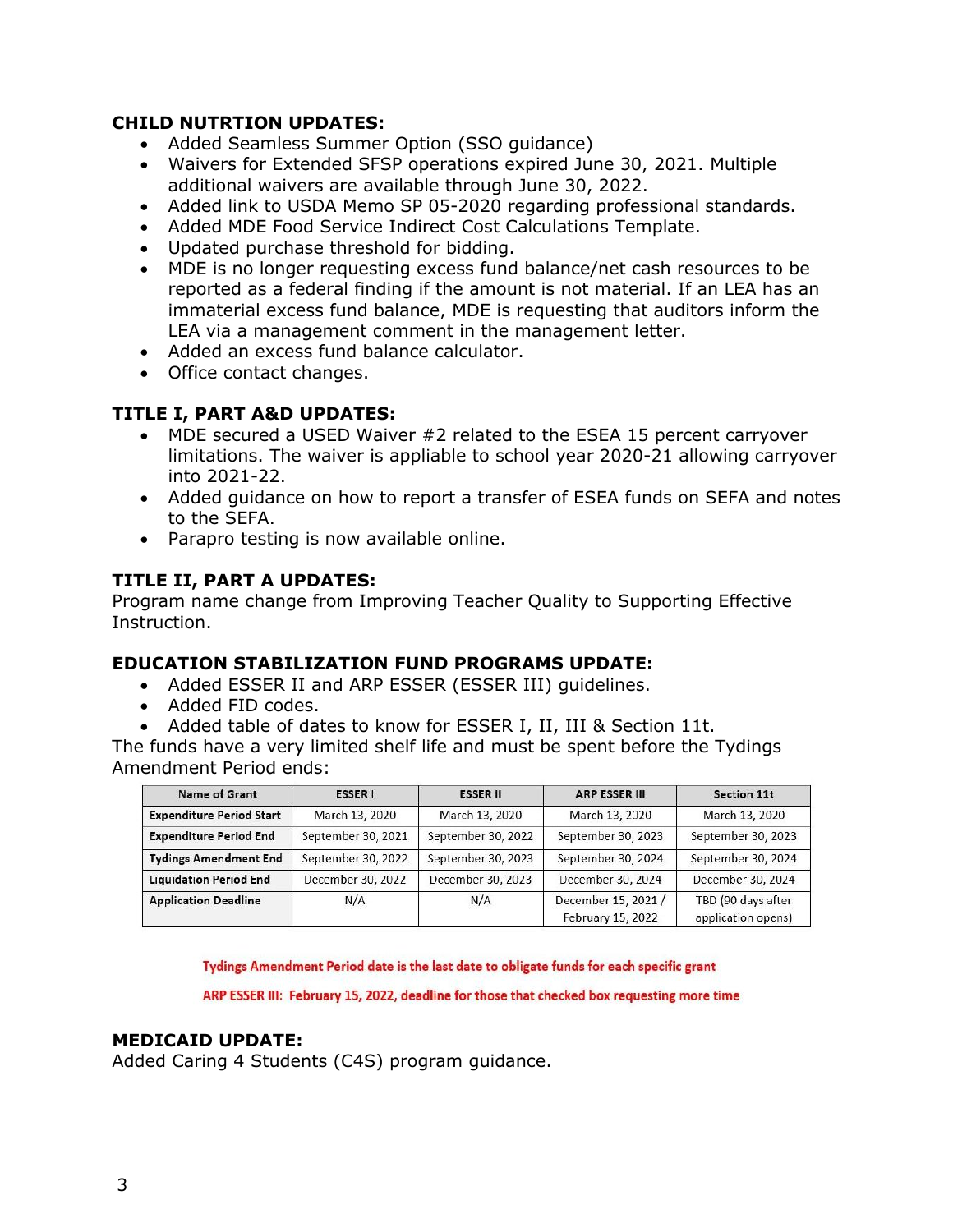## **COMPLIANCE AND YELLOW BOOK UPDATES**

- The 2021 Compliance Supplement may be found at: [2021 Compliance](https://www.whitehouse.gov/wp-content/uploads/2021/08/OMB-2021-Compliance-Supplement_Final_V2.pdf)  [Supplement Website Link.](https://www.whitehouse.gov/wp-content/uploads/2021/08/OMB-2021-Compliance-Supplement_Final_V2.pdf) The 2021 Compliance Supplement Addendums I & II may be found at: [2021 Compliance Supplement Addendum I & II Website](https://www.cfo.gov/2021-addendum-1and2/)  [Link.](https://www.cfo.gov/2021-addendum-1and2/)
- OMB 2 Code of Federal Regulations (CFR) Part 200 Uniform Administrative Requirements, Cost Principles, and Audit Requirements for Federal Awards, commonly called Uniform Guidance, electronic version (current as of August 13, 2020) may be found at: [2 CFR Part 200 Website Link.](https://ecfr.io/Title-2/Part-200)
- The Yellow Book was last revised in 2018. The 2018 Yellow Book may be found at: [Yellow Book Website Link.](https://www.gao.gov/yellowbook)

#### **COMMON OFFICE OF FINANCIAL MANAGEMENT REVIEW ISSUES**

Please review the guidance and requirements for the following areas found in the Michigan School Auditing Manual in the included linked pages.

- 1. [Corrective Action Plans](https://www.michigan.gov/mde/-/media/Project/Websites/mde/OFM/Audits/2021-2022-%20Michigan%20School%20Auditing%20Manual-ADA.pdf#page=19)
- 2. [Bonus Commodities Reporting](https://www.michigan.gov/mde/-/media/Project/Websites/mde/OFM/Audits/2021-2022-%20Michigan%20School%20Auditing%20Manual-ADA.pdf#page=15)
- 3. [Certified Public Accountant \(CPA\) Peer Review](https://www.michigan.gov/mde/-/media/Project/Websites/mde/OFM/Audits/2021-2022-%20Michigan%20School%20Auditing%20Manual-ADA.pdf#page=33)
- 4. Audits Reporting Federal [Revenue> \\$750,000 With](https://www.michigan.gov/mde/-/media/Project/Websites/mde/OFM/Audits/2021-2022-%20Michigan%20School%20Auditing%20Manual-ADA.pdf#page=8) No Single Audit
- 5. Uniform Budgeting and [Accounting](https://www.michigan.gov/mde/-/media/Project/Websites/mde/OFM/Audits/2021-2022-%20Michigan%20School%20Auditing%20Manual-ADA.pdf#page=231) Act (UB&AA)

## **FINANCIAL DATA CONSISTENCY**

Please be sure that balances are consistent in financial data submitted to the State. Audit figures should match FID figures; special education reposting should also match FID figures. The financial data on the Schedule of Expenditures of Federal Awards (SEFA) should balance and should agree with the financial statements. Beginning accrued/unearned revenue balance should match the prior year ending accrued/unearned revenue balances. Beginning in 2017-2018, Section 18(10) of the State School Aid Act states that "if the department determines that the financial data required under subsection (5) are not consistent with the audited financial statement, the department shall withhold all state school aid due to the district or intermediate district under this article…"

Additional attention should be given to the consistency of fund balance and federal revenue figures between the Financial Information Database (FID) and audited financial statements.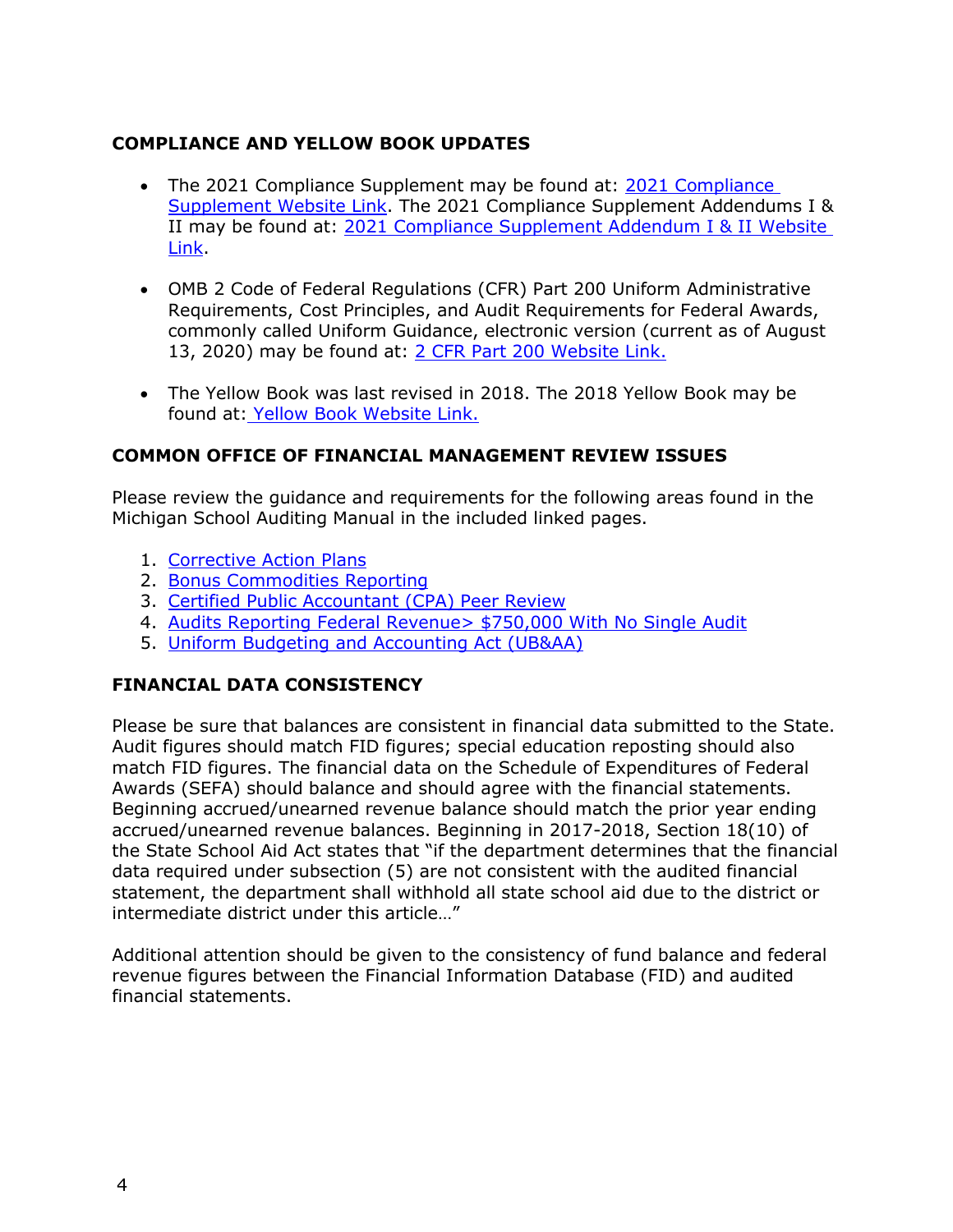## **FINANCIAL INFORMATION DATABASE**

The comprehensive annual financial data will be collected electronically via the FID. The audit and the FID are due by November 1. Sections 18(4), 18(5), and 18(10) of the State School Aid Act set the legal mandate for this reporting and require MDE to withhold state school aid payments for non-compliance. Additionally, Section 18(10) sets the legal mandate for the withholding of state school aid payments if inconsistency exists between the audit and FID data. The FID can be accessed at [www.michigan.gov/cepi.](http://www.michigan.gov/cepi)

## **IMPORTANT REMINDERS**

- 1. **Early Warning Indicators**-Early Warning Legislation was enacted July 7, 2015 to address districts and public school academies with early warning indicators of financial stress. See [Michigan Department of Treasury Fiscal](https://www.michigan.gov/treasury/0,4679,7-121-1751_74806-539486--,00.html)  [Accountability Website](https://www.michigan.gov/treasury/0,4679,7-121-1751_74806-539486--,00.html) for more information.
- 2. **Deficit Fund Balance-**See the [MDE Deficit District Information Website](https://www.michigan.gov/mde/Services/financial-management/state-aid/related-info/deficit-district-information) and the [Michigan School Auditing Manual](https://www.michigan.gov/mde/-/media/Project/Websites/mde/OFM/Audits/2021-2022-%20Michigan%20School%20Auditing%20Manual-ADA.pdf#page=224) for more information**.**
- 3. **Transfer From General Fund To Capital Projects and Debt Service-**Section 18 of the State School Aid Act allows for the transfer of not more than 20% of total State Aid to either the Capital Projects fund or the Debt Retirement fund for debt service. See [Section 18 of the State School Aid Act](http://www.legislature.mi.gov/(S(w5ndjtqyfucf12b3byv0rgk0))/mileg.aspx?page=getObject&objectName=mcl-388-1618) for additional information.
- 4. **Accounting for the Recovery of Indirect Costs-**The *Michigan Public School Accounting Manual, Section II, E.03* includes a discussion on accounting for the recovery of indirect costs. It may be found at the following URL: [Michigan School Accounting Manual Section II Website Link.](http://www.michigan.gov/documents/sc-ii_13265_7.pdf) In addition, guidance related to determining the indirect cost rate and how it may be used is available at: [MDE Indirect Cost Rates Website Link.](https://www.michigan.gov/mde/Services/financial-management/state-aid/publications/indirect-cost-rates)
- 5. **Accounting for State School Aid Revenues-**The account codes for all revenues received through the State School Aid Act may be found at: [Link to](http://www.michigan.gov/documents/saacct03_45776_7.pdf)  [Account codes for all revenues received through the State School Aid Act.](http://www.michigan.gov/documents/saacct03_45776_7.pdf)
- 6. **Maintenance of Effort (MOE)-**The Office of Financial Management, State Aid and School Finance Unit calculates the ESEA Maintenance of Effort for all Michigan public schools. The data is available on the [MDE](https://www.michigan.gov/mde/Services/financial-management/state-aid/publications/michigan-public-school-district-maintenance-of-effort) website at: MDE [Maintenance of Effort Website Link.](https://www.michigan.gov/mde/Services/financial-management/state-aid/publications/michigan-public-school-district-maintenance-of-effort)
- 7. **Budget Posting to District's Website-**Language in Section 18(2) of the State School Aid Act requires local districts, intermediate districts and public school academies to post their annual operating budget and subsequent amendments on their website. Guidelines for this reporting may be found in the *Michigan Public School Accounting Manual,* Section II, C.05 at: [Michigan](http://www.michigan.gov/documents/sc-ii_13265_7.pdf)  [Public School Accounting Manual Section II Website Link.](http://www.michigan.gov/documents/sc-ii_13265_7.pdf) The MDE Guidance related to Budget Transparency Reporting Requirements may be found at: [MDE Budget Transparency Website Link.](https://www.michigan.gov/mde/Services/financial-management/state-aid/publications/budget-and-salary-compensation-transparency-reporting)
- 8. **Schedule of Expenditures of Federal Awards Provided to Subrecipients-**Required my MDE. See the [Michigan School Auditing Manual](https://www.michigan.gov/mde/-/media/Project/Websites/mde/OFM/Audits/2021-2022-%20Michigan%20School%20Auditing%20Manual-ADA.pdf#page=24) for additional information.